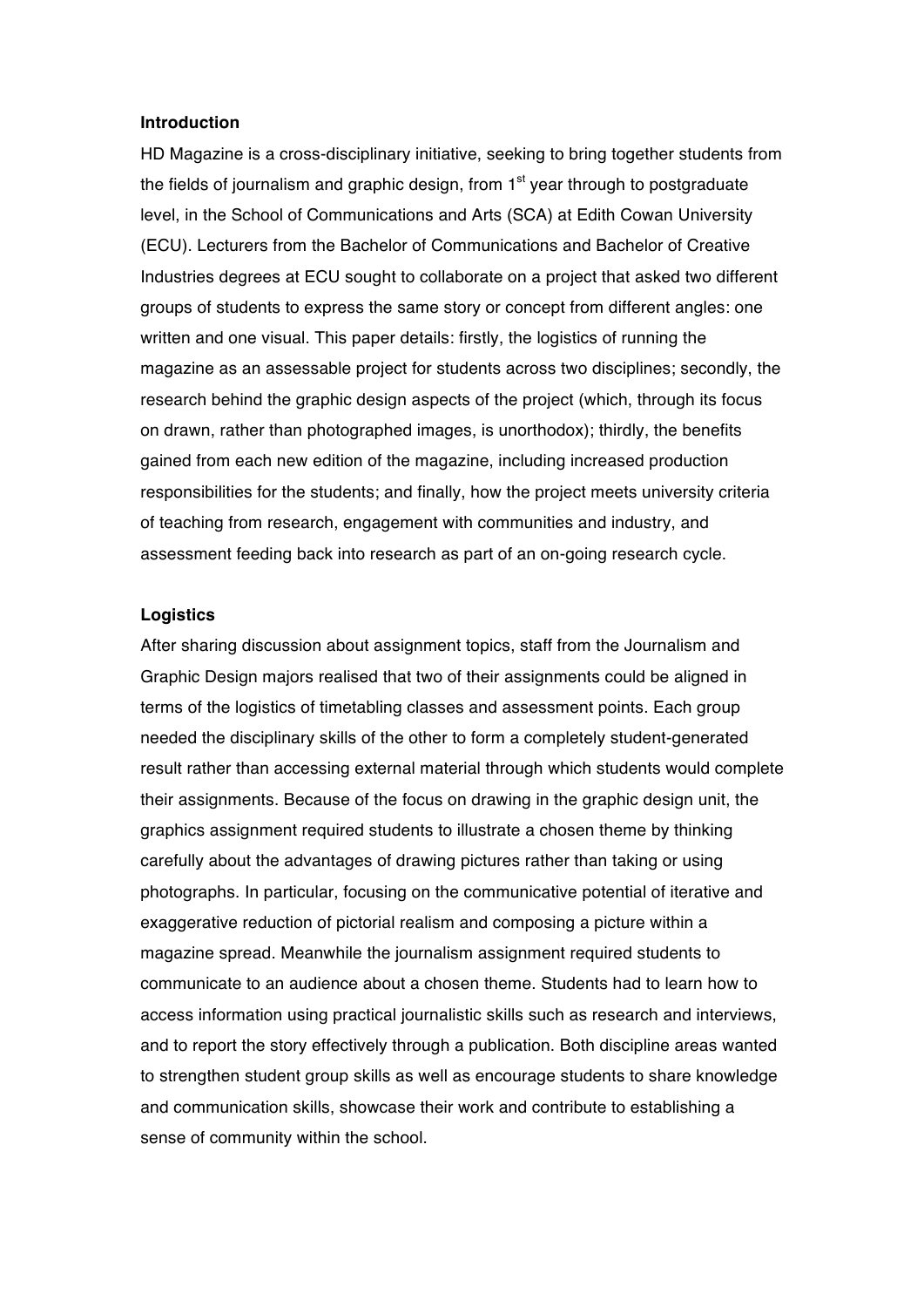The resulting HD Magazine is a bi-annually published, 38 to 40 page, full colour magazine, run as a commercial enterprise sold at five dollars a copy, returning money to the university. Three issues – *Business*, *Pacific Politics* and *Science –* have been published to date.

This collaborative, cross-disciplinary project has facilitated an assessable, authentic workplace experience across the SCA, in line with ECU graduate attribute policies and curriculum framework. It has also allowed an examination of the dynamics of cross-disciplinary teams working on multimodal output. The process of researching, writing and compiling the articles into a magazine provides insight into how publications grow from early ideas to printed pages; from thought, through virtual presence, to physical artefact. This experiment is being looked at by the SCA Head of School and Creative Industries Program Director as a successful case study stemming from applied research into students' professional disciplines. It is also being considered as a positive initiative for first year engagement as it involves  $1<sup>st</sup>$  to 4<sup>th</sup> year students from across study areas.

The HD Magazine initiative has attracted an SCA grant (2010) and a Faculty Teaching and Learning grant (2012) as well as advertising revenue from ECU Public Relations, the Graduate Research School, Curriculum 2012 and Beyond Project and assorted local businesses.

For the past two years, each semester around 40 graphic design students were presented with a project brief titled Illustration and Typography Composition. The brief explained that design students would be allocated a journalism student as the writer responsible for a 1600-word article, while the design students themselves would be responsible for the illustration and layout the article. Each semester the overall topic was different. To complete the project the graphic design student needed to contact the journalism student to further discuss the project requirements. This phase formed the content for HD Magazine.

During compilation phase the project continued interdisciplinary, collaborative, authentic learning. Working on HD Magazine is teaching students industry relevant skills through real world tasks. While the lecturers guide the process, all of the selection, writing, sub-editing, design and compilation work is done by students. The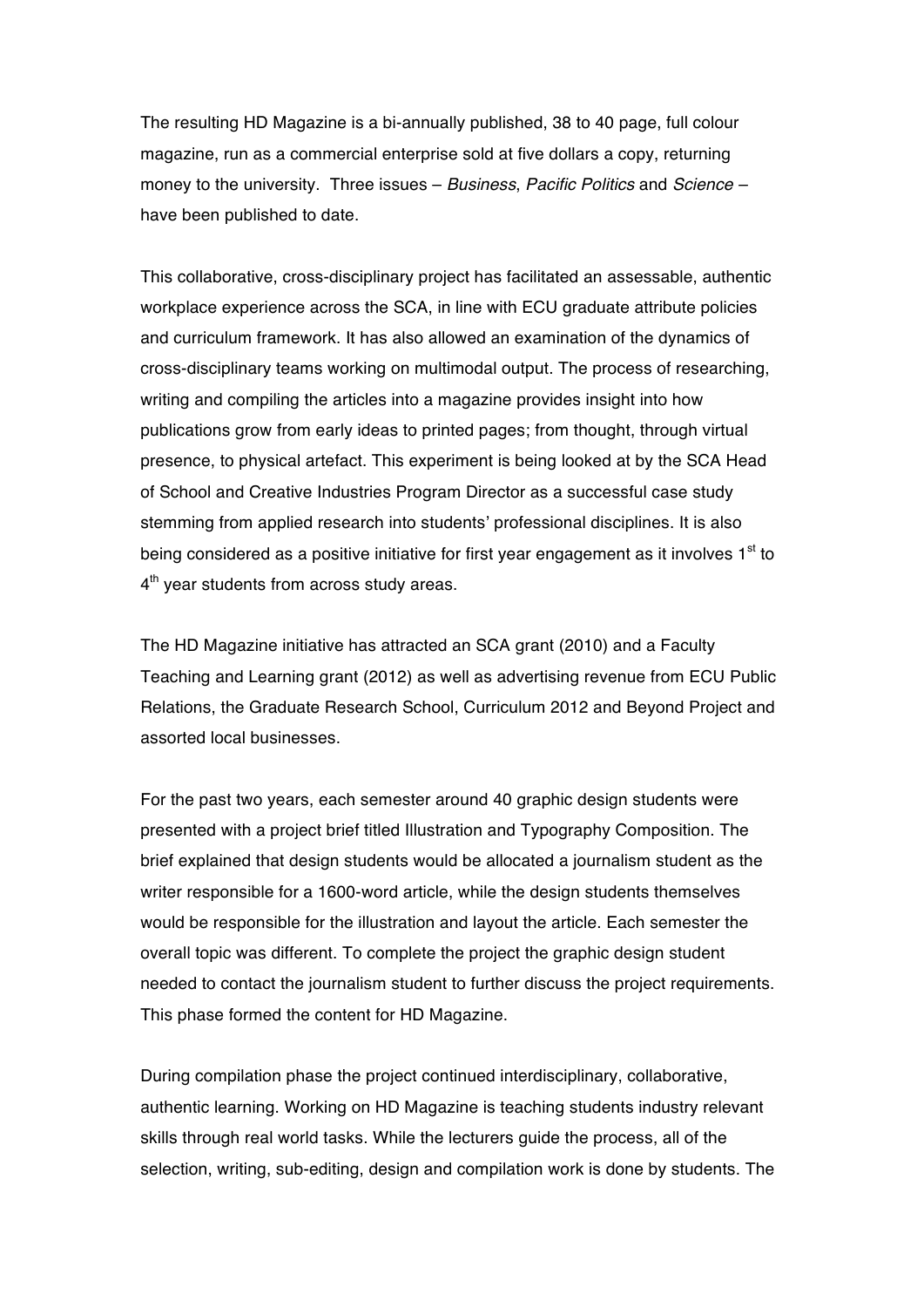collaboration has produced three editions so far with each edition made by a fresh, core team of students. Observing which aspects of the production students struggle with is showing the lecturing staff which specific details need to be explicitly taught and which competencies evolve naturally out of the existing course materials. This is resulting in an overall strengthening of the journalism and graphic design programs.

## **Visual Research and Design Brief**

On the design side of the project, the brief instructed students that that they were to illustrate a visual pertinent to the text provided and compose the picture within an editorial spread for a publication. Consideration had to be given to elements such as typography, composition, point of view, colour, texture and line. Importantly students needed to decide which visual reduction techniques to apply in the article's illustration and how this influenced the communicative affect. These techniques were described in the brief as being executed via the following means:

A) The realism continuum. How realistic will your subject(s) look? Would it make more sense for them to be photographically precise or stick-figure simple, or somewhere in between?

B) Relative to a norm. What is the perceived norm for your subject? Would it communicate the way you want it to if it were more exaggerated beyond the norm (caricature) or pulled back towards a norm (anti-caricature)?

Design students are encouraged to consider theories of graphic distillation, iterative reduction and exaggerative reduction, during the conceptual development process as part of the reasoning, and justification behind their project (Dwyer, 1972; Gropper, 1963; Knowlton, 1966; McCloud, 1993). An understanding of the theory and techniques of caricature and of iterative reduction, contributes to the student's skill set for future application of visual communication solutions beyond the typical design training in typography. Having to articulate their thinking on each project, as it pertains to the theory will, when students graduate to become professional designers strengthen their communication with clients. The project brief prompts the student into considering the intended message to be delivered to the viewer by this editorial illustration; which of the image's details should be exaggerated (caricaturized) in order to highlight or evoke this intended message; or how the image should be reduced to be more typical of the class of objects portrayed.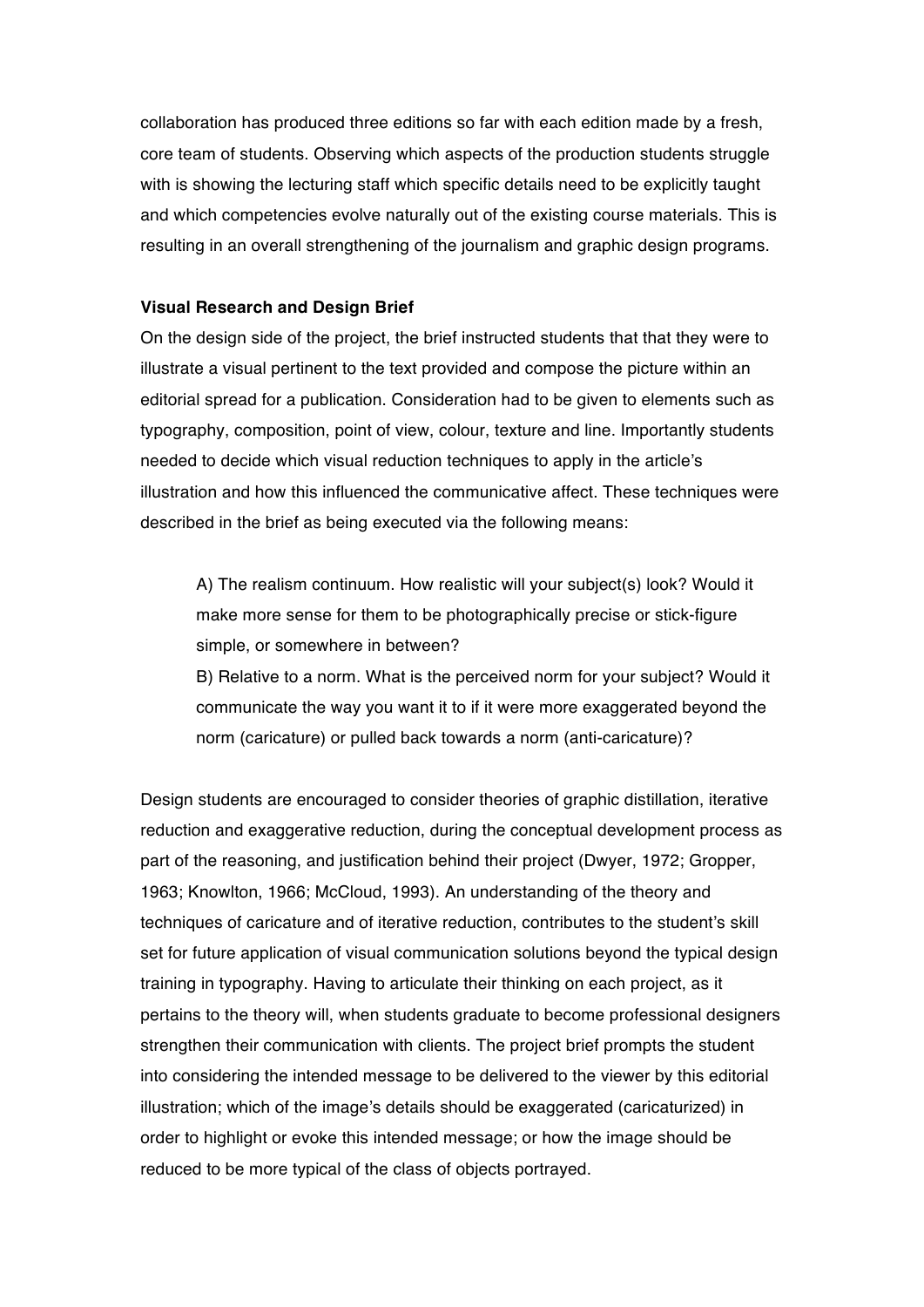During content creation, students were required to provide a written rationale explaining their thoughts on the illustration approach or combination of the techniques they have chosen. If technique A: why they chose that level of realism, and whether thinking about how realistic the image should be was helpful in the construction of the illustration and why, including source images and a sketch of a realism continuum with the position of student's drawing marked on a line between the source image and a pictograph of the subject. If using technique B: why caricature was used or why they chose to illustrate using a realistic, cartoony or pictographic style, including source image(s) plus a drawing of a norm for that subject. During the compilation phase, the HD team also provided a written rationale explaining their thoughts on the decisions made relating to the overall composition, colour, typography and the balance between the variety and consistency within the edition. They also needed to examine how magazines divide up different sections, process work, project management and workflow as well as answer the overall question: why does it look the way it does?

This commentary and reflective approach allows students to practice the articulation of the design process and visual decision making. This highlights the key questions of why and when, and moves students beyond concentrating on technical software training and operations.

A reflective approach and action-research cycle (Crouch, 2012; Swann, 2002) was applied during the creation of content and compilation processes for each edition of the magazine. The students (The HD Team) and staff examined the previous editions and design processes in order to improve the creation of articles, illustrated content, project management, construction, quality, selection process and final output. This continual feedback loop resulted in improvements of process and output for each edition. The following describes the evolution of HD to date:

• Collaboration February 2010 – Collaboration between journalism and graphic design arose that saw articles created by journalism students given to design students to illustrate and layout. Several rationales and benefits were identified as being key to the collaboration. Journalism students must get used to strangers reading their work. Design students must get used to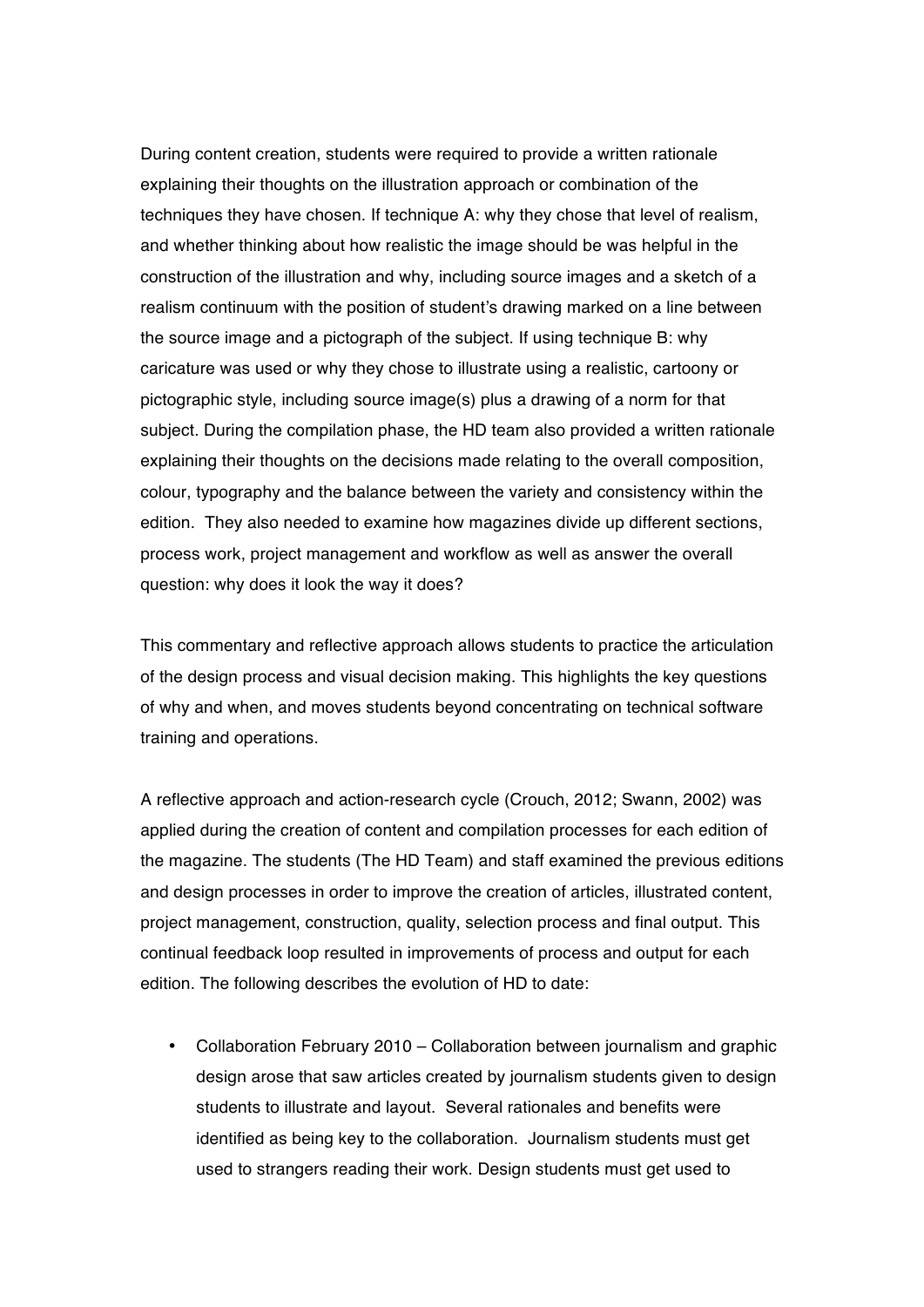working with briefs of varying quality and clarity. Journalism students receive PDFs of their work illustrated for their portfolios. Design students have real editorial design pieces to show in their portfolios.

- *The Business Edition*, December 2010 The collaboration continued and was refined towards the production of the first issue of the magazine. Overall the quality of writing and illustrations improved. It was assembled by a volunteer group, The HD Team, comprised of a small group of journalism students and a staff member, and two design staff. As this was the first edition, the compilation phase of selection, writing, sub-editing and design were being trialled. The HD Team documented the processes as possible methods of operation for students to follow to produce the magazine with decreasing staff involvement. Two hundred copies of the first HD Magazine were printed. Copies were sold to SCA for high school promotions, ECU International and to students keen to see HD quality work. Rationale and benefits: enabled hardcopy showcasing of student work, and engaged students in the minutiae of production process not usually taught; brought journalism and graphics staff and students into the same room to collaborate.
- *The Pacific Politics Edition*, June 2011 We embedded all aspects of production of the magazine into student coursework assessments. The bulk of the content is produced in a wide range of units, the best work was assembled by eight student sub editors and four student finishing artists. Their work was assessed and graded with clear links to unit learning outcomes and university criteria. For example graphics students practiced the following:
	- 1. discuss the current trends and developments in vector-based design and software;
	- 2. create a range of industry standard vector-based graphic elements such as symbols and logos;
	- 3. express information clearly using vector-based information graphics;
	- 4. demonstrate through written rationales their understanding of current image theory;
	- 5. create vector-based designs suitable for a range of media; and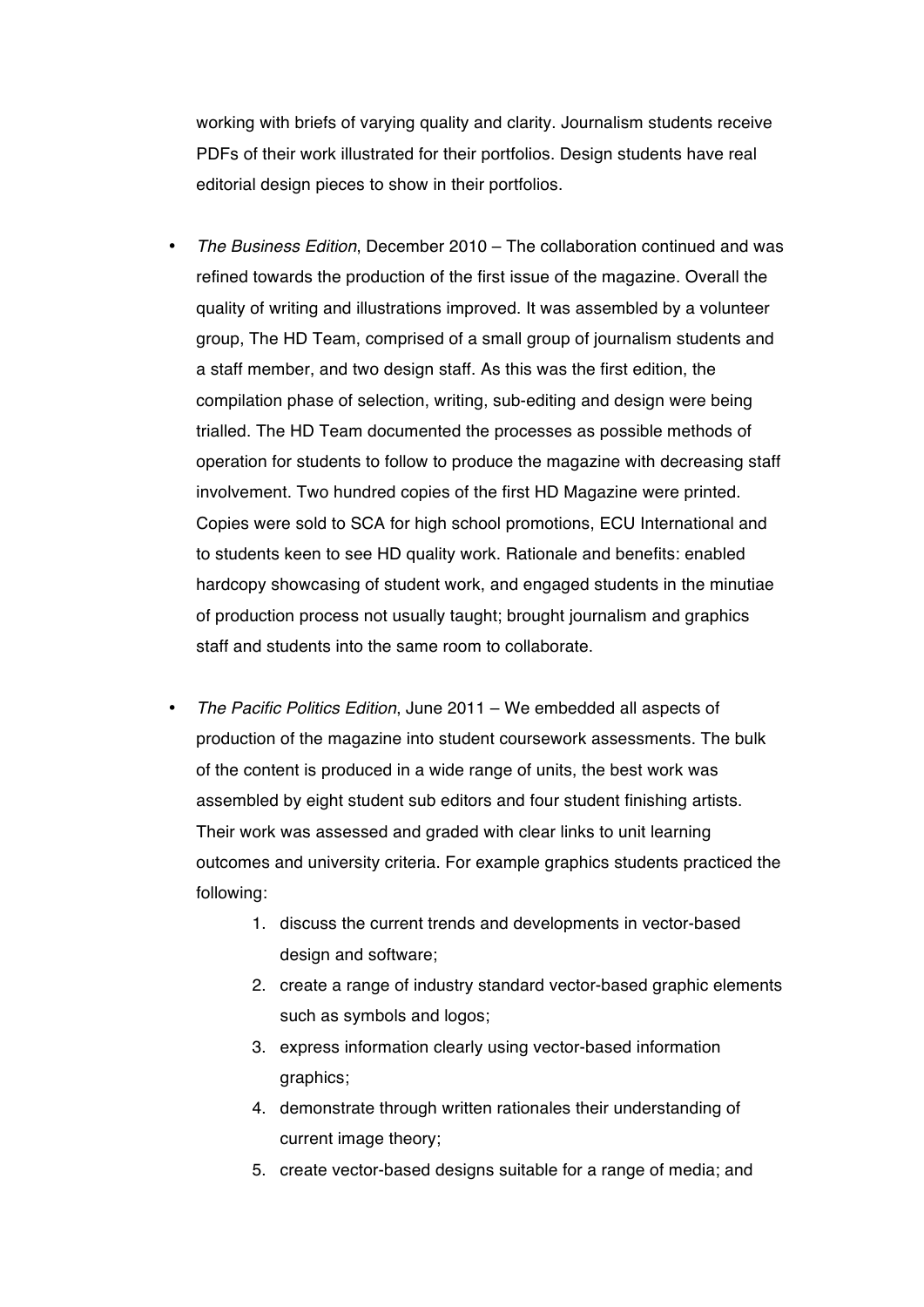- 6. design and create single-page print and web layouts using vectorbased software.
- *The Science Edition*, Sem 2 2011– With two editions now in existence, journalism students were told that if their work was of a high enough standard it would be included. This strategy models journalism professional practice and newsroom competition. The assembly team ranged from  $1<sup>st</sup>$  through to  $4<sup>th</sup>$ year students.

To date eight units have been involved with the collaboration: six journalism units and two design units.

# **HD Magazine and University Criteria**

This project is significant as it is the first time a collaborative approach of this type has been embedded across SCA units. It genuinely facilitates an assessable and authentic workplace experience in alignment with ECU Graduate Attribute Policies (GAP), covering the top four GAP outlined below, with the last planned to be more effectively covered in coming editions:

- Ability to communicate clarity of written and verbal expression, including in public fora, and through appropriate use of technology;
- Ability to work in teams collaborating and contributing effectively in diverse settings;
- Critical appraisal skills planning, organising, problem solving and decision making;
- Ability to generate ideas having the courage and confidence to be creative and innovative; and
- Cross-cultural and international outlook engaging productively and harmoniously with diverse cultures.

The collaboration also covers key ECU Curriculum 2012 objectives including: Assessment for Learning, English Language Proficiency, First Year Experience, Active and Engaged Learning, Research Informed Teaching and Workplace Integrated Learning.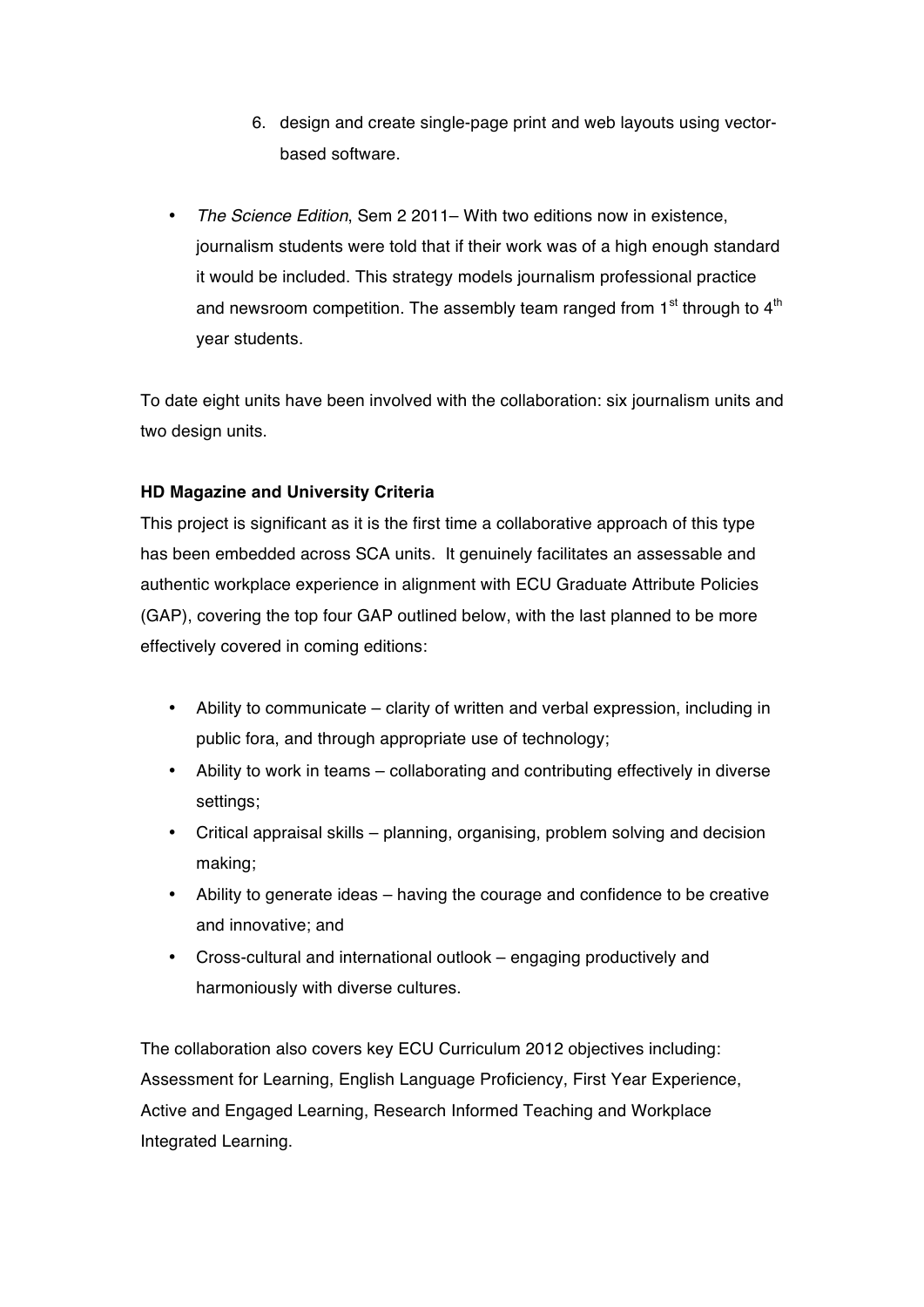This experiment allows examination of the dynamics of cross-disciplinary teams working on multimodal output. The process of researching, writing and compiling the articles into a magazine provided insight into how publications grow from early ideas to glossy pages. The project also meets university criteria of teaching from research, engagement with communities and industry, and assessment feeding back into research as part of an on-going, action research cycle. In this regard it ticks all the boxes at university: its written content is generated through journalism students engaging with communities outside of university, and the final printed artefacts are a result of design students engaging with their print industry. The unit for the design side of the project is taught through content derived in visual research. We are now on the fourth edition of HD Magazine. Its improvement from the first, via each edition, is evidence of the quality feedback loop through which every aspect of the magazine's production is fed. Whereas the research informed the teaching that produced the original magazine, now the product of the teaching and the things we have learned as students and staff working together has informed the research.

### **The Future**

We are seeking to continue and expand the project in 2012 to involve more students and enable the creation of online content. This is crucial because as iPad/touchscreen media delivery is becoming mainstream, it is essential our graduates are able to produce appropriate interactive content. As we look to future editions, we are using what we have learned to teach more skills to more students. One avenue of exploration is to add 'flick-zines' in addition to the hardcopy print version on HD. Flick-zines are made for ease of reading on mobile devices, and will be made using template software such as Issuu. This will enable all student work to be put into flick-zines, and for the content we deliver to the HD Magazine production crews at the end of each semester to be shared with entire classes over the course of each semester.